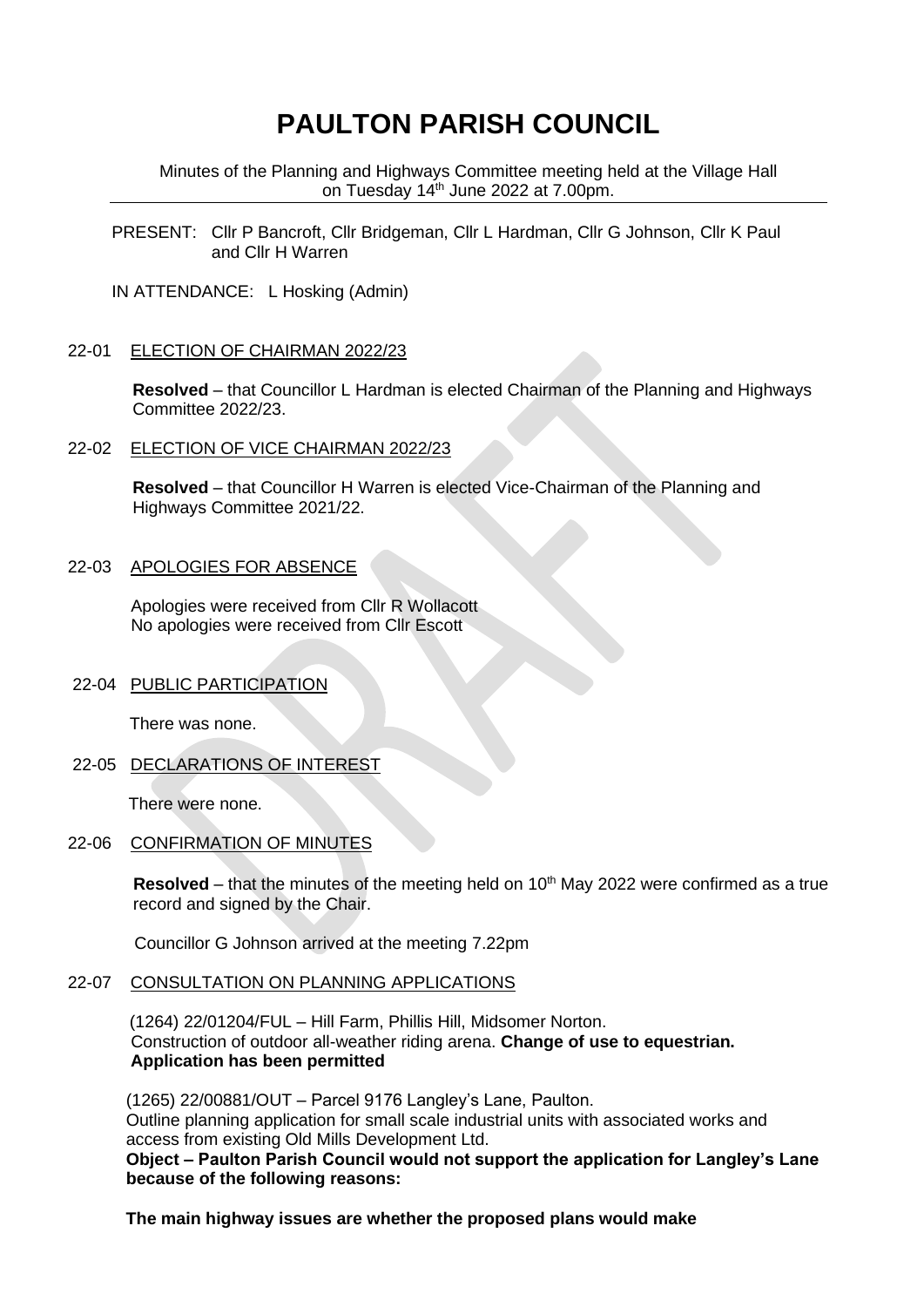**satisfactory provision for travel by non car modes and its impact on the operation of the local highway network, paying particular regard to the A362 Thicket Mead roundabout.**

**Despite providing improved footways, including a travel plan and remodelling the roundabout, we think these measures would be insufficient to mitigate the extra traffic generated by this development. The remodelled roundabout with more clearly marked lanes with better markings and the introduction of flares would not be sufficient to stop traffic queueing at peak times, because of the new development on this roundabout. The travel plan includes requesting a pledge from all workers to cycle to work at least once a week. This is not deliverable. Cycle routes in the area are not particularly good and only one bus goes past the industrial estate.**

 **Other considerations, the ecological assessment, for example, contains insufficient information to demonstrate compliance with the conservation of habitats and species regulations 2017. All impacts of the scheme are not fully explored, including the drainage infrastructure and proposed tree/hedge row removal with appropriate mitigation and compensation measures.**

**There is insufficient information to demonstrate compliance with the conservation of species and habits habitats regulations.**

**The design and access statement needs to be improved as the B&NES Crime Prevention Officer notes that Phase 1 of the industrial units has had more burglary victims than any other area in B&NES. Phase 2 which is this application would generate further crime unless there are enhanced security measures. On Phase 1 of the Old Mills Industrial Estate, there are still a number of empty units, so demonstrating another 51 units on Phase 2 is not needed.**

**Finally, although not specifically relevant to this application, an Enterprise Zone is planned immediately opposite this proposed development with a large number of industrial units planned.**

**For all these reasons, Paulton Planning Committee does, does not support this application.**

(1266) 22/01838/TPO – Old Vicarage, Church Street, Paulton. Beech (T1) – Crown lift by 2m to clear service wires. Horse Chestnut (T2) – Crown thin of 25% to reduce the sail effect from the wind. **Support**

(1267) 22/01921/FUL -14 Gregory's Tyning, Paulton. Erection of a single storey side and rear extensions. **Support – The proposal does not affect the character or appearance of the area.**

1268) 22/02035/FUL – 5 St Julien's Close, Paulton. Erection of a single storey rear extension. **Support**

(1269) 22/02109/FUL – 1 Withy Barn, With Mills, Paulton. Erection of a single storey rear extension. **Support**

(1270) 22/01639/FUL – 7 Springfield Buildings, Old Mills, Paulton. Erection of replacement shed (retrospective). **Support**

22-08 PLANNING APPLICATIONS DETERMINED BY B&NES

PERMIT